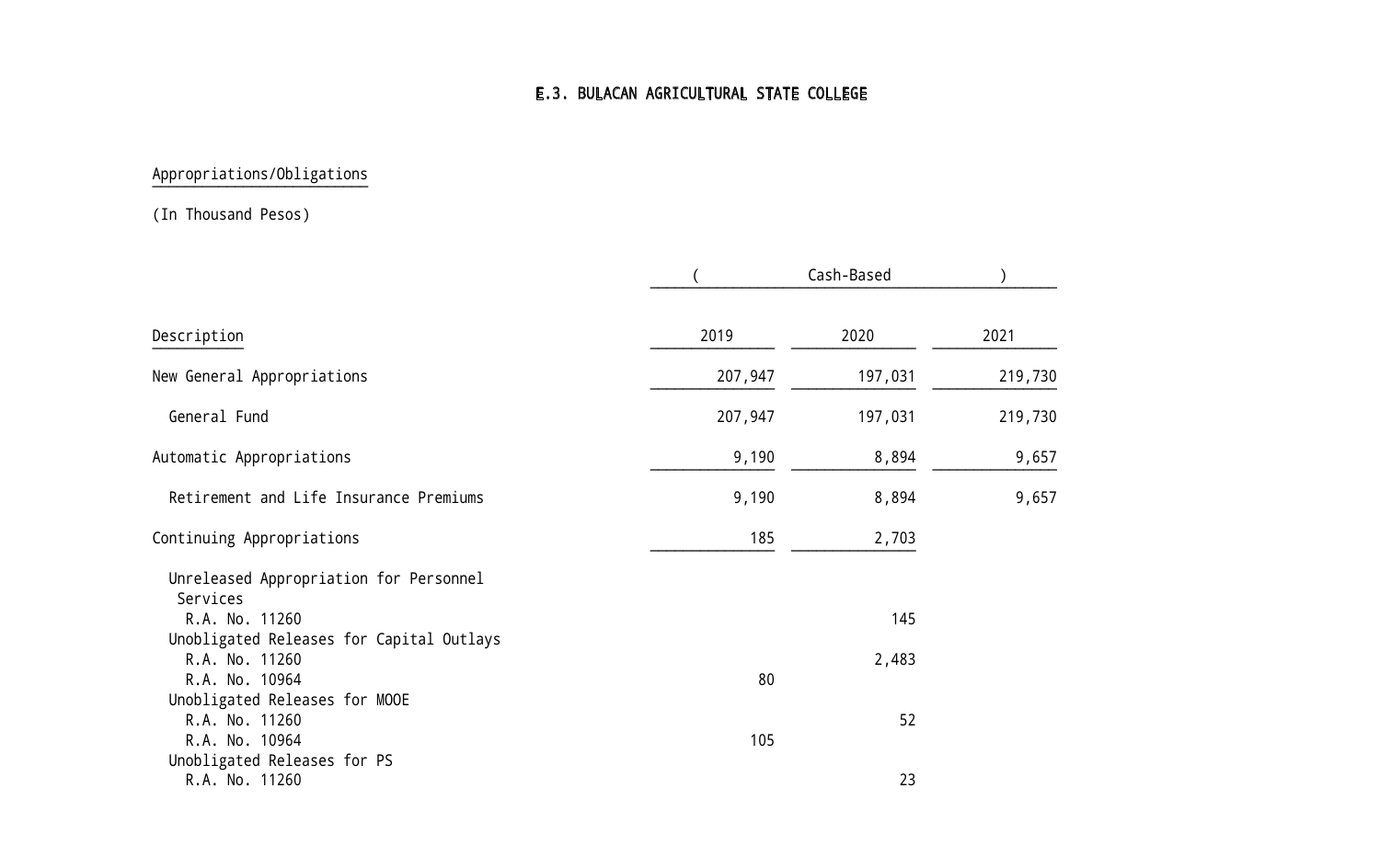| Budgetary Adjustment(s)                                                                 | 4,343          |                |         |
|-----------------------------------------------------------------------------------------|----------------|----------------|---------|
| Transfer(s) from:<br>Miscellaneous Personnel Benefits Fund<br>Pension and Gratuity Fund | 3.977<br>366   |                |         |
| Total Available Appropriations                                                          | 221,665        | 208,628        | 229,387 |
| Unused Appropriations                                                                   | 3,027)         | 2,703)         |         |
| Unreleased Appropriation<br>Unobligated Allotment                                       | 145)<br>2,882) | 145)<br>2,558) |         |
| TOTAL OBLIGATIONS                                                                       | 218,638        | 205,925        | 229,387 |

#### EXPENDITURE PROGRAM (in pesos)

|                                    | $\overline{(}$           | Cash-Based               | $\mathcal{E}$              |
|------------------------------------|--------------------------|--------------------------|----------------------------|
|                                    |                          |                          |                            |
| GAS / STO /                        | 2019                     | 2020                     | 2021                       |
| OPERATIONS / PROJECTS              | Actual                   | Current                  | Proposed                   |
|                                    |                          |                          |                            |
| General Administration and Support | 33,567,000               | 29,316,000               | 35,433,000                 |
| Regular                            | 33,567,000               | 29,316,000               | 35,433,000                 |
| PS                                 | 24,996,000               | 19,474,000               | 25,795,000                 |
| <b>MOOE</b>                        | 8,571,000                | 9,842,000                | 9,638,000                  |
| Support to Operations              | 4,971,000                | 5,024,000                | 40,956,000                 |
| Regular                            | 4,971,000                | 5,024,000                | 5,956,000                  |
|                                    |                          |                          |                            |
| PS                                 | 3,329,000                | 2,992,000                | 3,788,000                  |
| <b>MOOE</b>                        | 1,642,000                | 2,032,000                | 2,168,000                  |
| Projects / Purpose                 |                          |                          | 35,000,000                 |
| CO                                 |                          |                          | 35,000,000                 |
| Operations                         | 180,100,000              | 171,585,000              | 152,998,000                |
| Regular                            | 122,579,000              | 131,085,000              | 132,998,000                |
| PS                                 |                          |                          |                            |
| <b>MOOE</b>                        | 86,975,000<br>28,608,000 | 85,056,000<br>37,591,000 | 92,303,000<br>33, 161, 000 |
| CO                                 | 6,996,000                | 8,438,000                | 7,534,000                  |
| Projects / Purpose                 | 57,521,000               | 40,500,000               | 20,000,000                 |
| MOOE                               |                          | 500,000                  |                            |
| C <sub>0</sub>                     | 57,521,000               | 40,000,000               | 20,000,000                 |
| TOTAL AGENCY BUDGET                | 218,638,000              | 205,925,000              | 229,387,000                |
| Regular                            | 161, 117, 000            | 165,425,000              | 174,387,000                |
| PS                                 | 115,300,000              | 107,522,000              | 121,886,000                |
| MOOE                               | 38,821,000               | 49,465,000               | 44,967,000                 |
| CO                                 | 6,996,000                | 8,438,000                | 7,534,000                  |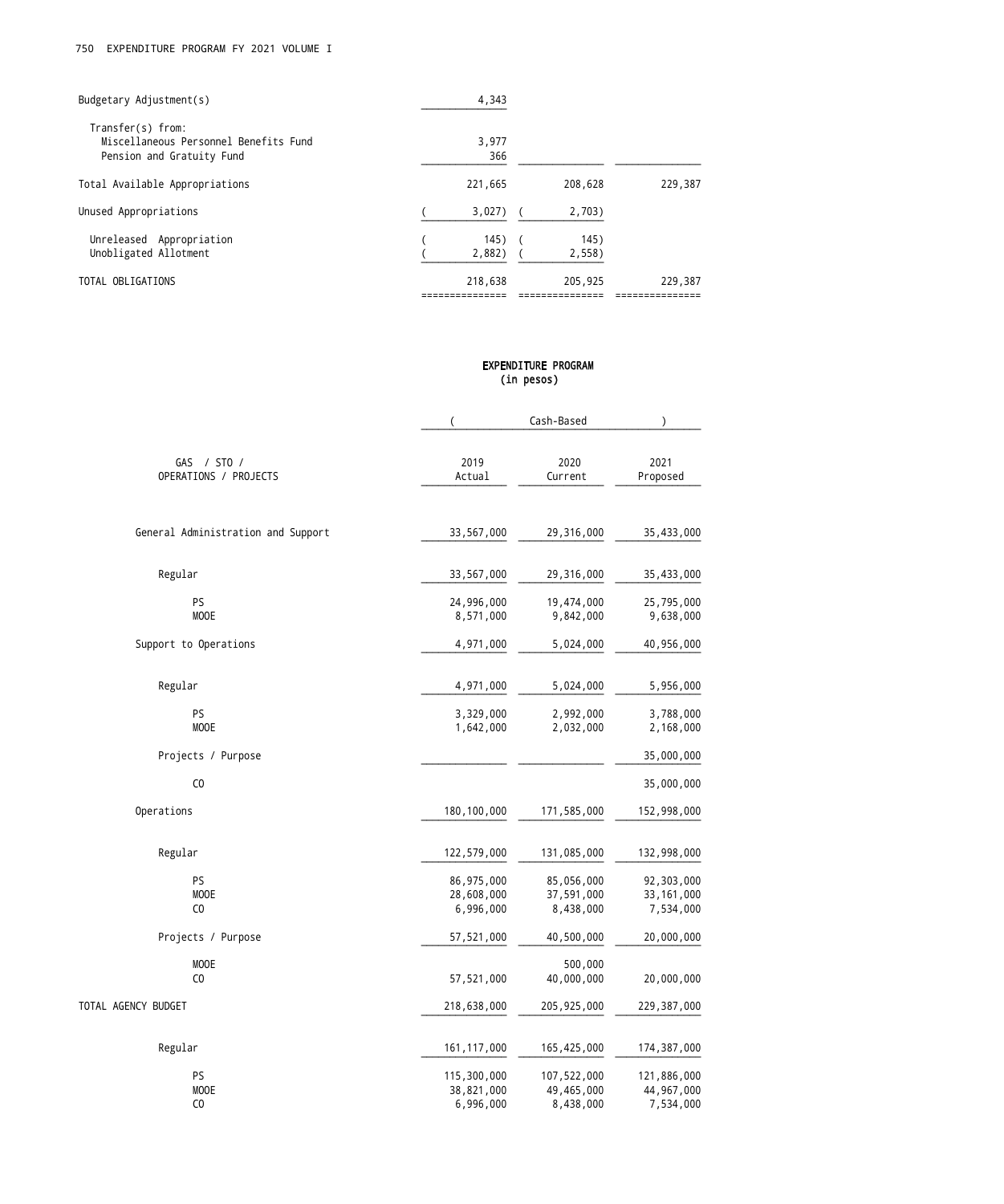| Projects / Purpose                                     | 57,521,000 | 40,500,000            | 55,000,000 |  |
|--------------------------------------------------------|------------|-----------------------|------------|--|
| <b>MOOE</b><br>C <sub>0</sub>                          | 57,521,000 | 500,000<br>40,000,000 | 55,000,000 |  |
|                                                        |            | STAFFING SUMMARY      |            |  |
|                                                        | 2019       | 2020                  | 2021       |  |
| TOTAL STAFFING<br>Total Number of Authorized Positions | 187        | 193                   | 193        |  |
| Total Number of Filled Positions                       | 177        | 171                   | 171        |  |

Proposed New Appropriations Language

 For general administration and support, support to operations, and operations, including locally-funded project(s), as indicated hereunder.................................................................................................P 219,730,000 =============

| OPERATIONS BY PROGRAM                | PROPOSED 2021 ( Cash-Based ) |            |            |              |  |
|--------------------------------------|------------------------------|------------|------------|--------------|--|
|                                      | PS                           | MOOE       | CO         | <b>TOTAL</b> |  |
| HIGHER EDUCATION PROGRAM             | 77,150,000                   | 29,235,000 | 7,534,000  | 113,919,000  |  |
| RESEARCH PROGRAM                     | 3,599,000                    | 2,587,000  | 20,000,000 | 26,186,000   |  |
| TECHNICAL ADVISORY EXTENSION PROGRAM | 3,588,000                    | 1,339,000  |            | 4,927,000    |  |

#### EXPENDITURE PROGRAM BY CENTRAL / REGIONAL ALLOCATION, 2021 ( Cash-Based ) (in pesos)

| REGION                     | PS          | MOOE       | CO         | <b>TOTAL</b> |
|----------------------------|-------------|------------|------------|--------------|
| Regional Allocation        | 112,229,000 | 44,967,000 | 62,534,000 | 219,730,000  |
| Region III - Central Luzon | 112,229,000 | 44,967,000 | 62,534,000 | 219,730,000  |
| TOTAL AGENCY BUDGET        | 112,229,000 | 44,967,000 | 62,534,000 | 219,730,000  |
|                            |             |            |            |              |

New Appropriations, by Programs/Activities/Projects ( Cash-Based )

|                 |                                               | Current Operating Expenditures |                                                   |                    |            |
|-----------------|-----------------------------------------------|--------------------------------|---------------------------------------------------|--------------------|------------|
|                 |                                               | Personnel<br>Services          | Maintenance<br>and Other<br>Operating<br>Expenses | Capital<br>Outlays | Total      |
| PROGRAMS        |                                               |                                |                                                   |                    |            |
| 100000000000000 | General Administration and<br>Support         | 24,401,000                     | 9,638,000                                         |                    | 34,039,000 |
| 100000100001000 | General Management and<br>Supervision         | 16, 113, 000                   | 9,638,000                                         |                    | 25,751,000 |
| 100000100002000 | Administration of Personnel<br>Benefits       | 8,288,000                      |                                                   |                    | 8,288,000  |
|                 | Sub-total, General Administration and Support | 24,401,000                     | 9,638,000                                         |                    | 34,039,000 |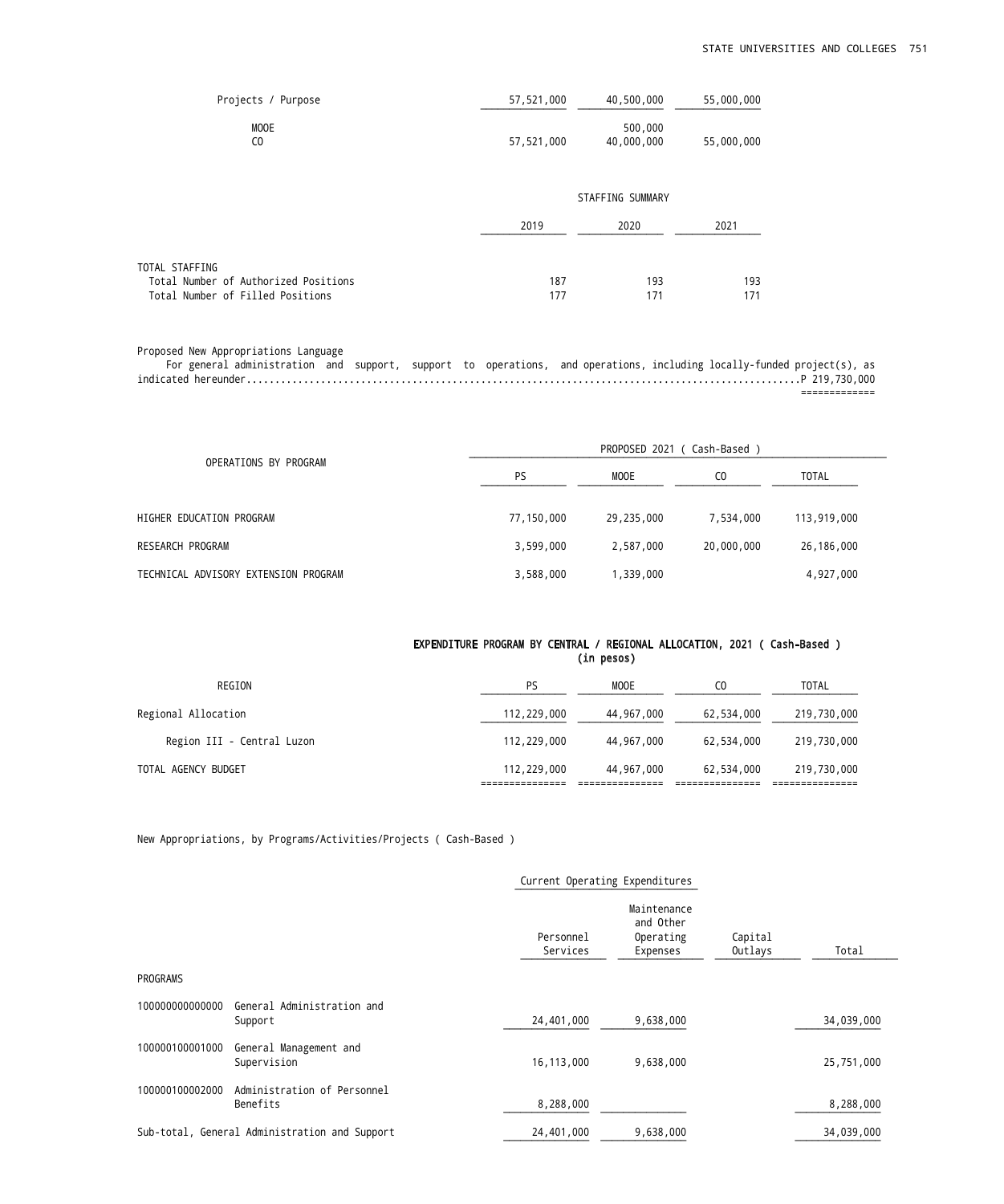| 20000000000000           | Support to Operations                                                                         | 3,491,000                    | 2,168,000               | 35,000,000   | 40,659,000   |
|--------------------------|-----------------------------------------------------------------------------------------------|------------------------------|-------------------------|--------------|--------------|
| 200000100001000          | Auxiliary Services                                                                            | 3,491,000                    | 2,168,000               |              | 5,659,000    |
|                          | Project(s)                                                                                    |                              |                         |              |              |
|                          | Locally-Funded Project(s)                                                                     |                              |                         | 35,000,000   | 35,000,000   |
| 200000200002000          | Rehabilitation of Registrar's<br>Office and Office of Student Affairs and                     |                              |                         |              |              |
|                          | Services                                                                                      |                              |                         | 35,000,000   | 35,000,000   |
|                          | Sub-total, Support to Operations                                                              | 3,491,000                    | 2,168,000               | 35,000,000   | 40,659,000   |
| 30000000000000           | Operations                                                                                    | 84, 337, 000                 | 33, 161, 000            | 27,534,000   | 145,032,000  |
| 31000000000000           | 00 : Relevant and quality<br>tertiary education ensured to achieve inclusive                  |                              |                         |              |              |
|                          | growth and access of poor but deserving<br>students to quality tertiary education increased   | 77,150,000                   | 29,235,000              | 7,534,000    | 113,919,000  |
| 31010000000000           | HIGHER EDUCATION PROGRAM                                                                      | 77,150,000                   | 29,235,000              | 7,534,000    | 113,919,000  |
| 310100100003000          | Provision of Higher Education<br>Services                                                     | 77,150,000                   | 29,235,000              | 7,534,000    | 113,919,000  |
| 32000000000000           | 00 : Higher education research<br>improved to promote economic productivity and<br>innovation | 3,599,000                    | 2,587,000               | 20,000,000   | 26, 186, 000 |
| 32020000000000           | RESEARCH PROGRAM                                                                              | 3,599,000                    | 2,587,000               | 20,000,000   | 26, 186, 000 |
| 320200100001000          | Conduct of Research Services                                                                  | 3,599,000                    | 2,587,000               |              | 6,186,000    |
|                          | Project(s)                                                                                    |                              |                         |              |              |
|                          | Locally-Funded Project(s)                                                                     |                              |                         | 20,000,000   | 20,000,000   |
| 320200200001000          | Rehabilitation of Technology<br>Commercialization Center and Acquisition of its<br>Equipment  |                              |                         | 20,000,000   | 20,000,000   |
| 330000000000000          | 00 : Community engagement<br>increased                                                        | 3,588,000                    | 1,339,000               |              | 4,927,000    |
| 330100000000000          | TECHNICAL ADVISORY EXTENSION<br>PROGRAM                                                       | 3,588,000                    | 1,339,000               |              | 4,927,000    |
| 330100100001000          | Provision of Extension Services                                                               | 3,588,000                    | 1,339,000               |              | 4,927,000    |
| Sub-total, Operations    |                                                                                               | 84,337,000                   | 33, 161, 000            | 27,534,000   | 145,032,000  |
| TOTAL NEW APPROPRIATIONS | P                                                                                             | 112,229,000 P<br>=========== | 44,967,000 P<br>======= | 62,534,000 P | 219,730,000  |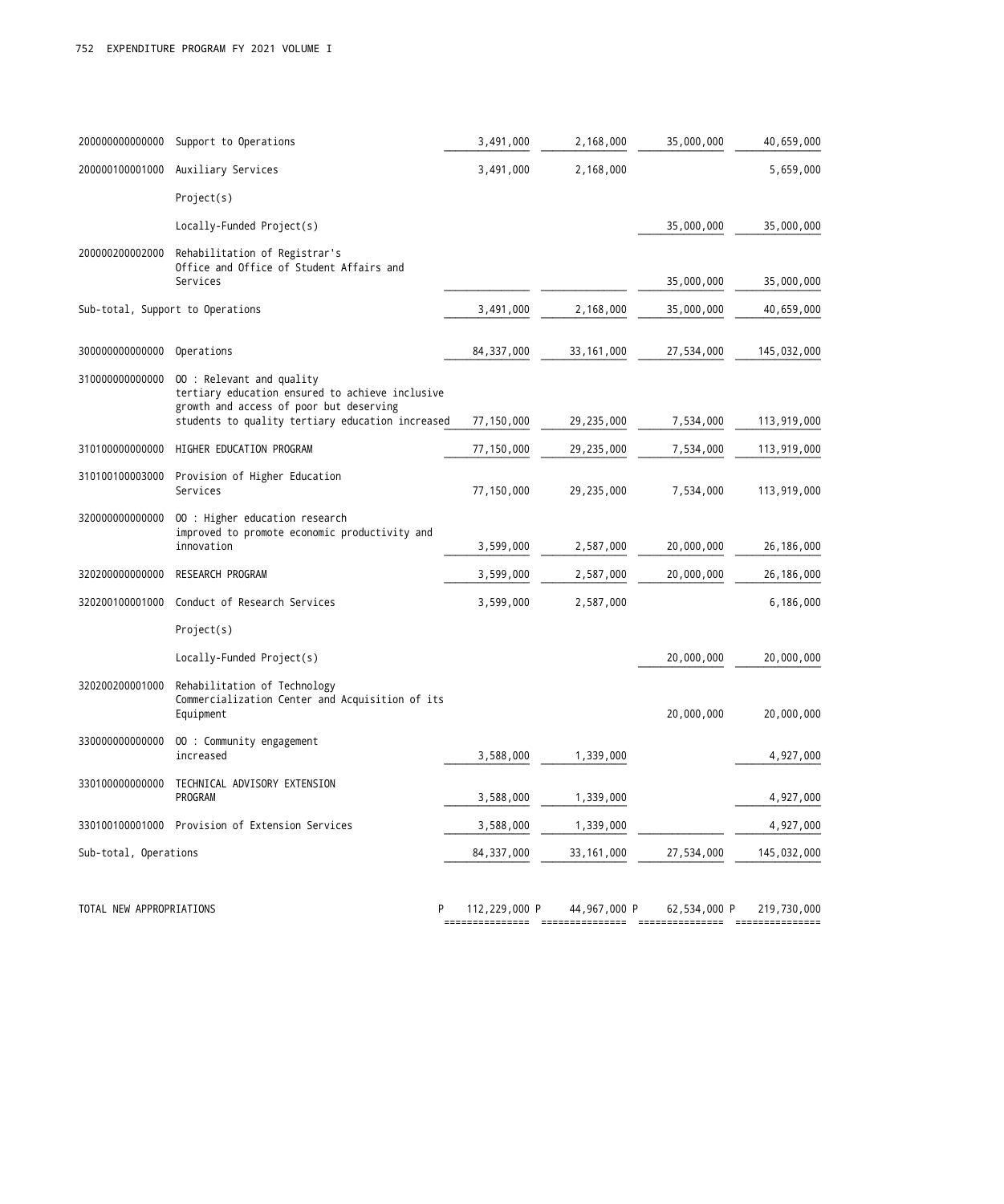Obligations, by Object of Expenditures

CYs 2019-2021

(In Thousand Pesos)

|                                              |         | Cash-Based |         |
|----------------------------------------------|---------|------------|---------|
|                                              | 2019    | 2020       | 2021    |
| Current Operating Expenditures               |         |            |         |
| Personnel Services                           |         |            |         |
| Civilian Personnel                           |         |            |         |
| Permanent Positions                          |         |            |         |
| Basic Salary                                 | 77,210  | 74,116     | 80,475  |
| Total Permanent Positions                    | 77,210  | 74,116     | 80,475  |
| Other Compensation Common to All             |         |            |         |
| Personnel Economic Relief Allowance          | 4,246   | 4,248      | 4,104   |
| Representation Allowance                     | 426     | 120        | 120     |
| Transportation Allowance                     | 426     | 120        | 120     |
| Clothing and Uniform Allowance               | 1,056   | 1,062      | 1,026   |
| Honoraria                                    | 628     | 1,200      | 1,200   |
| Overtime Pay                                 | 56      |            |         |
| Mid-Year Bonus - Civilian                    | 6,275   | 6,177      | 6,707   |
| Year End Bonus                               | 6,681   | 6,177      | 6,707   |
| Cash Gift                                    | 890     | 885        | 855     |
| Productivity Enhancement Incentive           | 877     | 885        | 855     |
| Step Increment                               |         | 186        | 201     |
| Collective Negotiation Agreement             | 4,404   |            |         |
| Total Other Compensation Common to All       | 25,965  | 21,060     | 21,895  |
| Other Compensation for Specific Groups       |         |            |         |
| Magna Carta for Public Health Workers        | 14      | 112        | 112     |
| Lump-sum for filling of Positions - Civilian |         | 1,510      | 6,117   |
|                                              |         |            |         |
| Total Other Compensation for Specific Groups | 14      | 1,622      | 6,229   |
| Other Benefits                               |         |            |         |
| Retirement and Life Insurance Premiums       | 9,050   | 8,894      | 9,657   |
| PAG-IBIG Contributions                       | 213     | 213        | 205     |
| PhilHealth Contributions                     | 786     | 787        | 842     |
| Employees Compensation Insurance Premiums    | 213     | 213        | 205     |
| Loyalty Award - Civilian                     | 120     |            |         |
| Terminal Leave                               | 1,729   | 410        | 2,171   |
|                                              |         |            |         |
| Total Other Benefits                         | 12,111  | 10,517     | 13,080  |
| Non-Permanent Positions                      |         | 207        | 207     |
|                                              |         |            |         |
| TOTAL PERSONNEL SERVICES                     | 115,300 | 107,522    | 121,886 |
| Maintenance and Other Operating Expenses     |         |            |         |
| Travelling Expenses                          | 1,136   | 3,038      | 2,863   |
| Training and Scholarship Expenses            | 5,690   | 7,282      | 2,632   |
| Supplies and Materials Expenses              | 5,111   | 12,736     | 12,736  |
| Utility Expenses                             | 4,059   | 6,546      | 6,592   |
| Communication Expenses                       | 720     | 1,639      | 1,639   |
| Awards/Rewards and Prizes                    |         | 1,000      |         |
| Confidential, Intelligence and Extraordinary |         |            |         |
| Expenses                                     |         |            |         |
| Extraordinary and Miscellaneous Expenses     | 114     | 132        | 132     |
| Professional Services                        | 25      | 775        | 200     |
| General Services                             | 4,062   | 1,079      | 2,635   |
| Repairs and Maintenance                      | 14,836  | 6,391      | 6,691   |
| Taxes, Insurance Premiums and Other Fees     | 153     | 1,166      | 1,166   |
| Labor and Wages                              | 270     | 815        | 815     |
|                                              |         |            |         |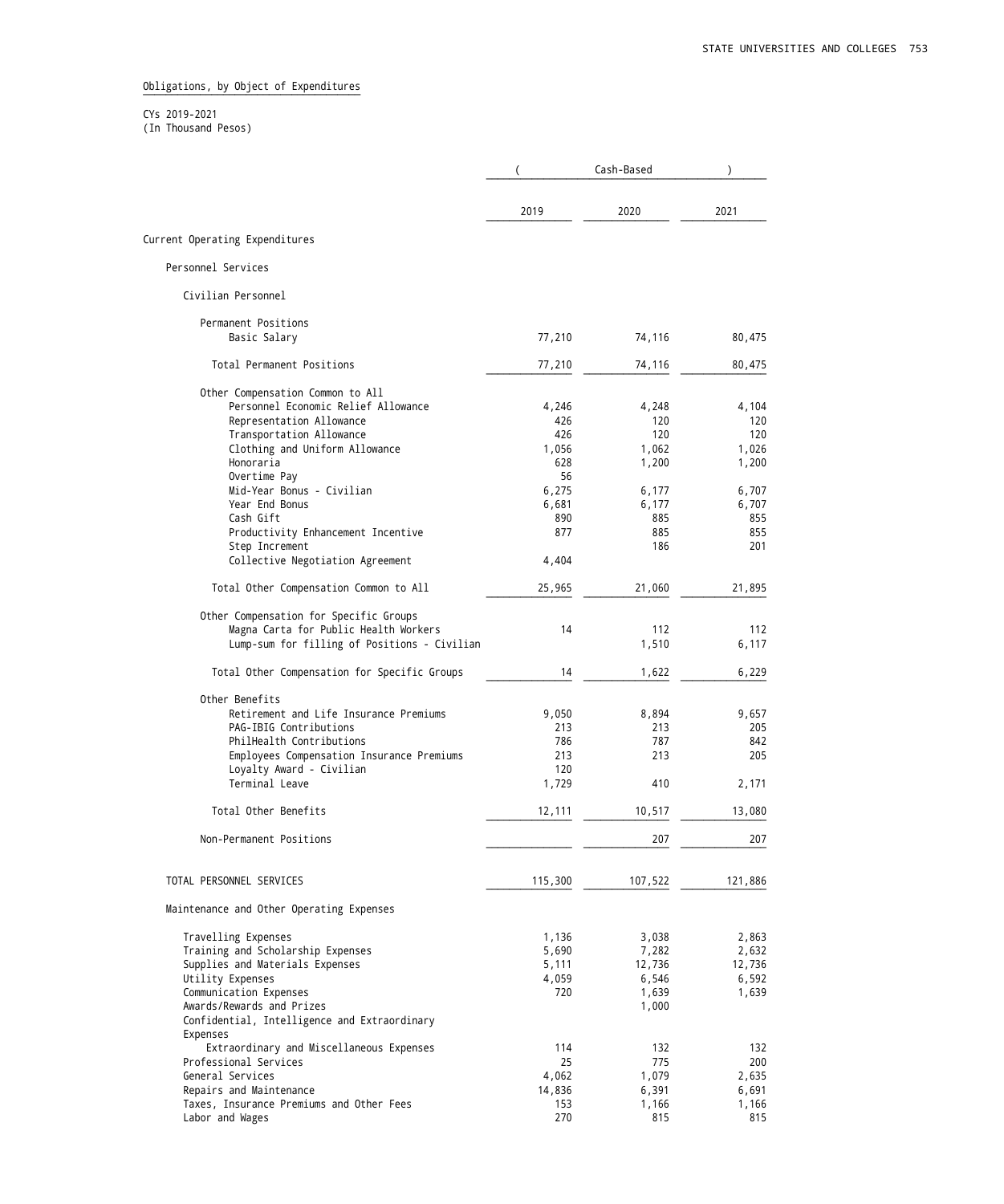## 754 EXPENDITURE PROGRAM FY 2021 VOLUME I 754 EXPENDITURE PROGRAM FY 2021 VOLUME I

| Other Maintenance and Operating Expenses       |         |         |         |
|------------------------------------------------|---------|---------|---------|
| Advertising Expenses                           | 50      | 856     | 856     |
| Printing and Publication Expenses              |         | 550     | 550     |
| Representation Expenses                        | 1,378   | 2,431   | 2,431   |
| Transportation and Delivery Expenses           |         | 234     | 234     |
| Rent/Lease Expenses                            | 128     | 545     | 545     |
| Membership Dues and Contributions to           |         |         |         |
| Organizations                                  | 683     | 650     | 650     |
| Subscription Expenses                          | 124     | 300     | 300     |
| Other Maintenance and Operating Expenses       | 282     | 1,800   | 1,300   |
| TOTAL MAINTENANCE AND OTHER OPERATING EXPENSES | 38,821  | 49,965  | 44,967  |
| TOTAL CURRENT OPERATING EXPENDITURES           | 154,121 | 157,487 | 166,853 |
| Capital Outlays                                |         |         |         |
| Property, Plant and Equipment Outlay           |         |         |         |
| Buildings and Other Structures                 | 49.583  | 35,000  | 51,000  |
| Machinery and Equipment Outlay                 | 7,938   | 13,438  | 11,534  |
| Transportation Equipment Outlay                | 6,996   |         |         |
| TOTAL CAPITAL OUTLAYS                          | 64,517  | 48,438  | 62,534  |
| <b>GRAND TOTAL</b>                             | 218,638 | 205,925 | 229,387 |

## STRATEGIC OBJECTIVES

SECTOR OUTCOME : Enhanced knowledge and skills, attitudes and values of Filipinos to lead productive lives

ORGANIZATIONAL

OUTCOME : Relevant and quality tertiary education ensured to achieve inclusive growth and access of poor but deserving students to quality tertiary education increased Higher education research improved to promote economic productivity and innovation Community engagement increased

### PERFORMANCE INFORMATION

| ORGANIZATIONAL OUTCOMES (OOs) / PERFORMANCE INDICATORS (PIs)                                                                                                           | 2019 GAA Targets | Actual  |
|------------------------------------------------------------------------------------------------------------------------------------------------------------------------|------------------|---------|
| Relevant and quality tertiary education ensured to<br>achieve inclusive growth and access of poor but<br>deserving students to quality tertiary education<br>increased |                  |         |
| HIGHER EDUCATION PROGRAM                                                                                                                                               |                  |         |
| Outcome Indicators<br>1. Percentage of first-time licensure exam-                                                                                                      |                  |         |
| takers that pass the licensure exams<br>2. Percentage of graduates (2 years prior)                                                                                     | 110%             | 119.75% |
| that are employed<br>Output Indicators                                                                                                                                 | 90%              | 90.83%  |
| 1. Percentage of undergraduate students<br>enrolled in CHED-identified and<br>RDC-identified priority programs                                                         | 100%             | 151.44% |
| 2. Percentage of undergraduate programs<br>with accreditation                                                                                                          | 90.91%           | 100%    |
| Higher education research improved to promote economic<br>productivity and innovation                                                                                  |                  |         |
| RESEARCH PROGRAM                                                                                                                                                       |                  |         |
| Outcome Indicator<br>1. Number of research outputs in the last<br>three years utilized by the industry or<br>by other beneficiaries                                    | 2                | 4       |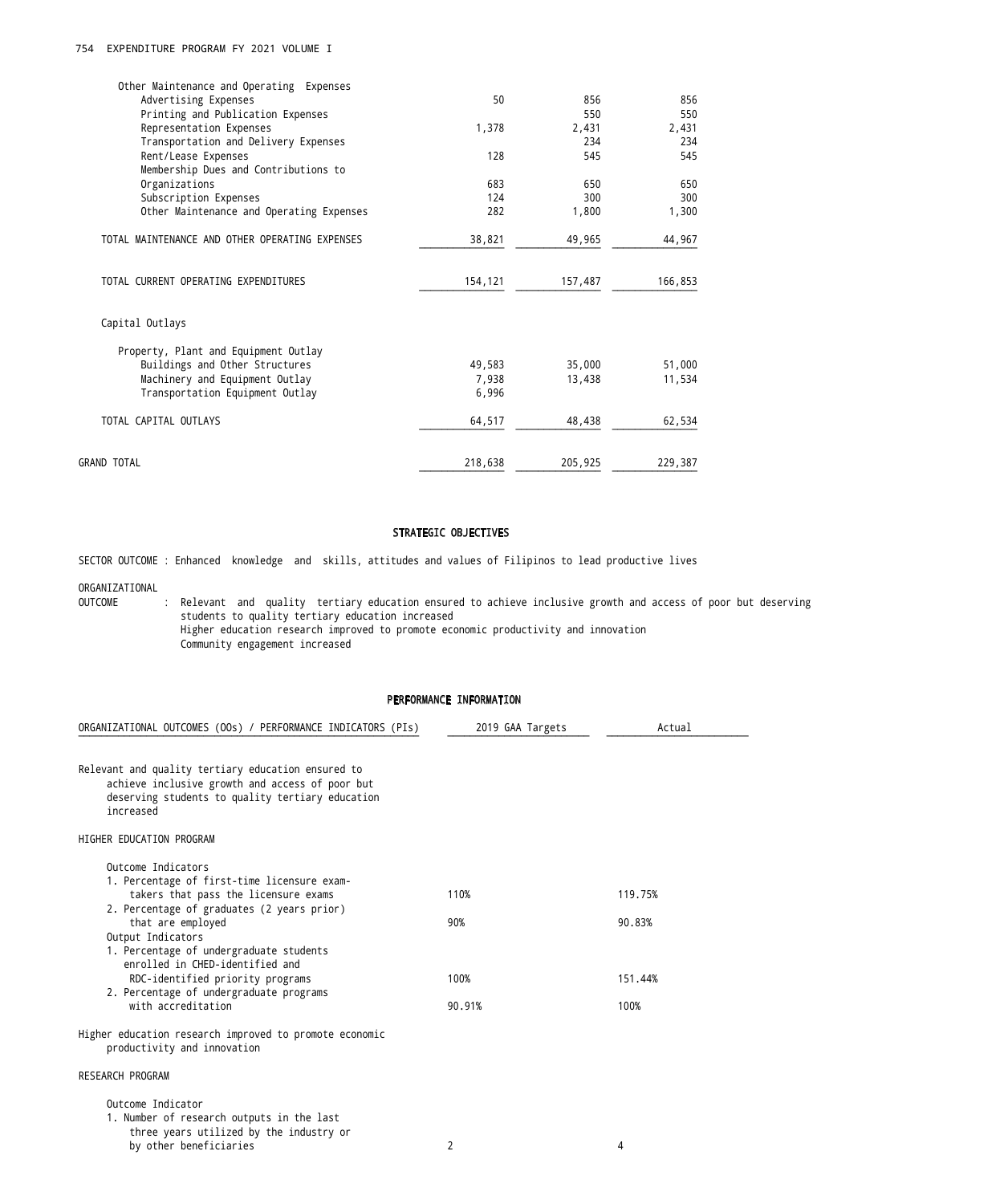| Output Indicators<br>1. Number of research outputs completed<br>within the year<br>2. Percentage of research outputs<br>presented in national, regional, and<br>international fora within the year | 16<br>77.50%            | 21<br>112.50% |                                     |
|----------------------------------------------------------------------------------------------------------------------------------------------------------------------------------------------------|-------------------------|---------------|-------------------------------------|
| Community engagement increased                                                                                                                                                                     |                         |               |                                     |
| TECHNICAL ADVISORY EXTENSION PROGRAM                                                                                                                                                               |                         |               |                                     |
| Outcome Indicator<br>1. Number of active partnerships with LGUs,<br>industries, NGOs, NGAs, SMEs, and<br>other stakeholders as a result of<br>extension activities<br>Output Indicators            | 22                      | 32            |                                     |
| 1. Number of trainees weighted by the<br>length of training<br>2. Number of extension programs organized                                                                                           | 2,400                   | 3,431         |                                     |
| and supported consistent with the SUC's<br>mandated and priority programs<br>3. Percentage of beneficiaries who rate the                                                                           | 5                       | 8             |                                     |
| training course/s as satisfactory or higher<br>in terms of quality and relevance                                                                                                                   | 86%                     | 100%          |                                     |
|                                                                                                                                                                                                    | PERFORMANCE INFORMATION |               |                                     |
| ORGANIZATIONAL OUTCOMES (OOs) / PERFORMANCE INDICATORS (PIs)                                                                                                                                       | Baseline                | 2020 Targets  | 2021 NEP Targets                    |
|                                                                                                                                                                                                    |                         |               |                                     |
| Relevant and quality tertiary education ensured to<br>achieve inclusive growth and access of poor but<br>deserving students to quality tertiary education<br>increased                             |                         |               |                                     |
| HIGHER EDUCATION PROGRAM                                                                                                                                                                           |                         |               |                                     |
| Outcome Indicators<br>1. Percentage of first-time licensure exam-<br>takers that pass the licensure exams<br>2. Percentage of graduates (2 years prior)<br>that are employed<br>Output Indicators  | 110%<br>89%             | 110%<br>90%   | 110% (1,100/1,000)<br>90% (832/924) |
| 1. Percentage of undergraduate students<br>enrolled in CHED-identified and<br>RDC-identified priority programs                                                                                     | 100%                    | 100%          | 100% (3,000/3,000)                  |
| 2. Percentage of undergraduate programs<br>with accreditation                                                                                                                                      | 81.82%                  | 100%          | 100% (11/11)                        |
| Higher education research improved to promote economic<br>productivity and innovation                                                                                                              |                         |               |                                     |
| RESEARCH PROGRAM                                                                                                                                                                                   |                         |               |                                     |
| Outcome Indicator<br>1. Number of research outputs in the last<br>three years utilized by the industry or<br>by other beneficiaries                                                                | $\overline{2}$          | $\mathbf{2}$  | 2                                   |
| Output Indicators<br>1. Number of research outputs completed<br>within the year                                                                                                                    | 16                      | 16            | 18                                  |
| 2. Percentage of research outputs<br>presented in national, regional, and<br>international fora within the year                                                                                    | 75%                     | 77.50%        | 77.78% (14/18)                      |
| Community engagement increased                                                                                                                                                                     |                         |               |                                     |
| TECHNICAL ADVISORY EXTENSION PROGRAM                                                                                                                                                               |                         |               |                                     |
| Outcome Indicator<br>1. Number of active partnerships with LGUs,<br>industries, NGOs, NGAs, SMEs, and<br>other stakeholders as a result of                                                         |                         |               |                                     |

extension activities 21 23 23